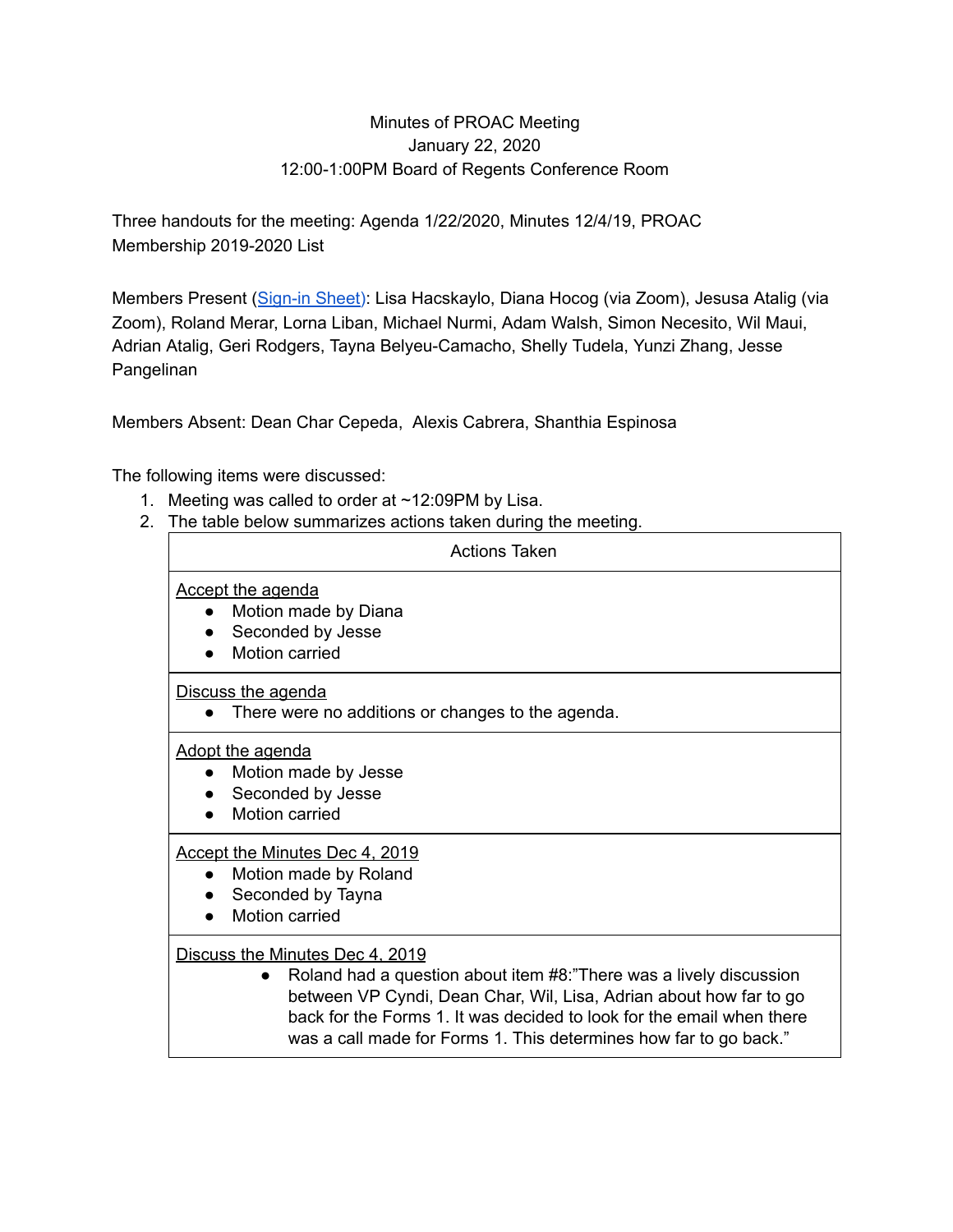- Roland shared he thought the committee had agreed to start with AY 2017-2018. He also stated there was no Composite Report found from 2016.
- He asked for an update about the email to see about a call for Form 1s. Lisa responded that she researched and there was no call for 2017-2018, but there was a call made by Dean Char to Academic Programs for AY 2019-2020. It is clear that there was no call for 2017-2018.
- The committee agreed to add the statement, "There was a general agreement that PROAC should not go back to documents prior to 2017-2018" to item #8.

Adopt the Minutes from December 4, 2019 with amendment to include statement in item #8, "There was a general agreement that PROAC should not go back to documents prior to 2017-2018."

- Motion made by Adam
- Seconded by Tayna
- Motion carried

## PROAC Membership 2019-2020.

- Discussion was initiated with a question posed by Mike about the title of faculty representative. So that it is accurate, members decided on the following: Original title: "Faculty Representative, Faculty Senate." New title, "Faculty Representative, *Appointed by* Faculty Senate." This change in title would only be for Adam Walsh, Lorna Liban, and Michael Nurmi.
- Motion to accept the changes was made by Tayna.
- Seconded by Diana.
- Motion carried.
- Motion to approve/adopt the PROAC membership list with the changes was made by Shelly.
- Seconded by Yunzi.
- Motion carried with unanimous vote.
- 3. Call for PROAC Form 1 2019-2020 was made by Dean Char via email on Dec 5. Programs can upload the Form 1 in the respective folder, which is housed in the PROAC 2019-2020 folder on the Google drive. There was discussion led by a question from Yunzi about storage/availability on the drive. There is a need to archive "old" PROAC items to OIE network folders to free up space in the drive. More information to follow at a later date.
- 4. There was an announcement by Geri that there will be a repeat of [December](https://drive.google.com/drive/folders/1XrETtdZq2FtUcmFmkF5xr1kAMmTC4sp5?usp=sharing) Form 1 [Training](https://drive.google.com/drive/folders/1XrETtdZq2FtUcmFmkF5xr1kAMmTC4sp5?usp=sharing) on Wednesday, February 5, 2020, College Hour (12:00-1:00PM), BOR Conference Room for individuals who were not able to attend in December (Geri to send calendar event for this and other PROAC meetings). On a side note, meeting minutes will be uploaded to the PROAC 2019-2020 folder within 1 week of standing meeting so members may review it and provide feedback. Geri will provide a template or form for feedback.